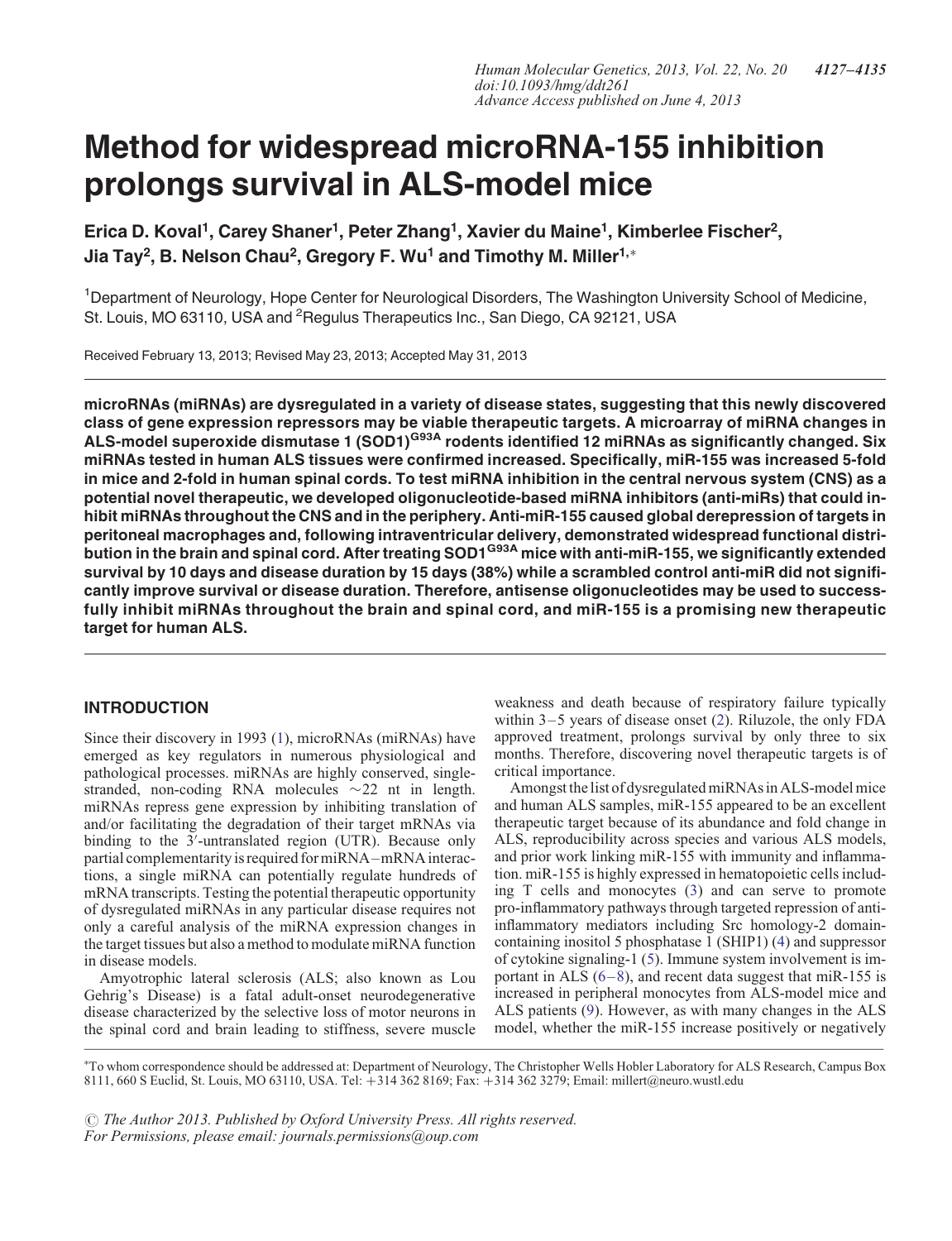affects ALS remained untested and required development of a method to inhibit miRNAs both in peripheral blood cells as well as in the central nervous system (CNS).

Antisense oligonucleotides can be used to inhibit miRNA function by binding tightly through Watson-Crick base pairing. This miRNA inhibition strategy has been successful in the periphery but has not been readily applied to the CNS. AntimiRs do not cross the blood brain barrier. To target miRNAs in the CNS, we delivered anti-miRs directly to the cerebral spinal fluid as previously described for mRNA inhibitors [\(10](#page-7-0)). We demonstrate here the ability of these anti-miRs to inhibit their cognate miRNA target throughout the CNS. Most importantly, we use these miR-155 inhibitors to test whether the increased miR-155 affects ALS disease phenotype and is thus a viable therapeutic target.

## **RESULTS**

## miR-155 is significantly upregulated in rodent and patient ALS spinal cord tissue

To identify miRNA therapeutic targets for ALS, we measured miRNA changes in both the rodent ALS model and human ALS autopsy samples. Using TaqMan miRNA microarrays that assayed 673 miRNAs, we measured miRNA expression levels in both end-stage mouse and rat spinal cord tissue as compared to their age-matched controls. Twelve miRNAs were identified as significantly increased in both ALS models (Table 1). Using individual miRNA assays, 11 miRNAs were confirmed increased in the mouse, 10 in the rat and 6 in patient ALS autopsy tissues (Fig. [1](#page-2-0)A–C). Specifically, the most researched amongst these hits, miR-155, was significantly increased in both familial and sporadic patient ALS spinal cord tissue (Fig. [1](#page-2-0)D). Total RNA integrity from our autopsy spinal cord samples was poor as determined by Agilent Bioanalyzer; however, our miRNA experiments showed well-shaped quantitative polymerase chain reaction (qPCR) amplification curves, high amplification, low noise, and high consistency between samples and even between multiple extractions from the same spinal cord. Furthermore, RNA integrity numbers did not well correlate with miRNA qPCR counts [\(Supplementary](http://hmg.oxfordjournals.org/lookup/suppl/doi:10.1093/hmg/ddt261/-/DC1) [Material, Fig. S1\)](http://hmg.oxfordjournals.org/lookup/suppl/doi:10.1093/hmg/ddt261/-/DC1). This is in agreement with published data showing miRNAs to be stable despite extensive degradation of mRNA ([11\)](#page-7-0).

## Anti-miRs delivered through ventricular osmotic pumps distribute widely in the CNS and derepress target mRNAs

To determine whether anti-miRs could inhibit targets broadly in the CNS, we used a well-characterized miRNA inhibitor of let-7 ([12\)](#page-7-0). After treating animals with anti-let-7 via an osmotic pump directed into the lateral ventricles (Fig. [2A](#page-3-0)), mRNAs with 3′ -UTR let-7 binding sites were globally derepressed in cortical tissue (Fig. [2](#page-3-0)B). After confirming the suitability of glyceraldehyde-3-phosphate dehydrogenase (GAPDH) as an endogenous control [\(Supplementary Mater](http://hmg.oxfordjournals.org/lookup/suppl/doi:10.1093/hmg/ddt261/-/DC1)[ial, Fig. S2\)](http://hmg.oxfordjournals.org/lookup/suppl/doi:10.1093/hmg/ddt261/-/DC1), analysis of a subset of these mRNAs demonstrated derepression of targets in the parietal cortex, midbrain, occipital cortex, cerebellum, cervical and lumbar spinal cord (Fig. [2](#page-3-0)C and D).

Having established that anti-miRs can target the CNS including the spinal cord, we developed an anti-miR-155 oligonucleotide to test whether this inhibitor would affect the ALS rodent model. In Hela cells transfected with miR-155 and a luciferase reporter containing a 3′ -UTR recognized by miR-155, the novel anti-miR-155 derepressed luciferase and led to increased luciferase activity (Fig. [2E](#page-3-0)). To test efficacy of miR-155 inhibition peripherally in vivo, we administered three daily intraperitoneal (IP) injections of anti-miR-155 in non-transgenic mice. An mRNA profile from lipopolysaccharide (LPS)-stimulated peritoneal macrophages from anti-miR-155-treated mice showed global derepression of mRNAs with a miR-155 3′ -UTR binding site (Fig. [2](#page-3-0)F). Finally, to test efficacy in CNS tissue, we implanted 28-day osmotic pumps with saline, scrambled control or anti-miR-155 that infused directly into the lateral ventricles. We confirmed four known and/or predicted miR-[15](#page-7-0)5 mRNA targets  $(4,13-15)$  $(4,13-15)$  $(4,13-15)$  to be derepressed in the cortex following anti-miR-155 treatment. Furthermore,

Table 1. Twelve miRNAs are altered in end-stage ALS mouse and rat spinal cords by microarray

|                | Mouse<br>RQ: SOD1 <sup>G93A</sup> /non-TG | $T$ -test | Rat<br>RQ: SOD1 <sup>G93A</sup> /non-TG | $T$ -test | RQ: SOD1 <sup>G93A</sup> /SOD1 <sup>WT</sup> | $T$ -test |
|----------------|-------------------------------------------|-----------|-----------------------------------------|-----------|----------------------------------------------|-----------|
| $miR-17$       | 2.66                                      | 0.00      | 1.99                                    | 0.04      | 11.58                                        | 0.00      |
| $m$ i $R-19b$  | 2.51                                      | 0.00      | 1.99                                    | 0.10      | 9.20                                         | 0.02      |
| $miR-20a$      | 2.33                                      | 0.01      | 1.79                                    | 0.10      | 20.60                                        | 0.01      |
| $miR-24-2-5p$  | 2.44                                      | 0.02      | 1.78                                    | 0.06      | 3.22                                         | 0.00      |
| $m$ i $R-106a$ | 2.59                                      | 0.01      | 2.11                                    | 0.01      | 11.14                                        | 0.00      |
| $miR-142-3p$   | 3.36                                      | 0.04      | 3.81                                    | 0.06      | 24.84                                        | 0.02      |
| $miR-142-5p$   | 3.27                                      | 0.05      | 10.61                                   | 0.17      | 2.94                                         | 0.34      |
| miR-146a       | 8.86                                      | 0.00      | 3.89                                    | 0.02      | 8.79                                         | 0.01      |
| $m$ iR-146 $b$ | 3.02                                      | 0.01      | 1.84                                    | 0.04      | 2.95                                         | 0.01      |
| $miR-155$      | 2.08                                      | 0.01      | 20.08                                   | 0.20      | 58.75                                        | 0.19      |
| $miR-223$      | 3.52                                      | 0.05      | 1.89                                    | 0.14      | 10.25                                        | 0.02      |
| $miR-338-3p$   | 2.27                                      | 0.01      | 1.75                                    | 0.16      | 5.33                                         | 0.03      |

miRNAs were isolated from end-stage SOD1<sup>G93A</sup> mouse and rat spinal cords and from age-matched non-transgenic (non-TG) controls ( $n = 3-4$ ). For rats, miRNAs were also isolated from age-matched SOD1<sup>WT</sup> control spinal cords ( $n = 3$ ). A total of 673 miRNAs were assayed using Applied Biosystem's TaqMan Rodent Array A + B Cards v3.0 and 434 miRNAs amplified and were quantified. For mice, 6 miRNAs were decreased and 37 miRNAs were increased greater than 2-fold at  $P < 0.05$ . From these 43 miRNAs, 12 were also changed  $> 50\%$  in the rat samples at  $P < 0.20$ . RQ, relative quantification.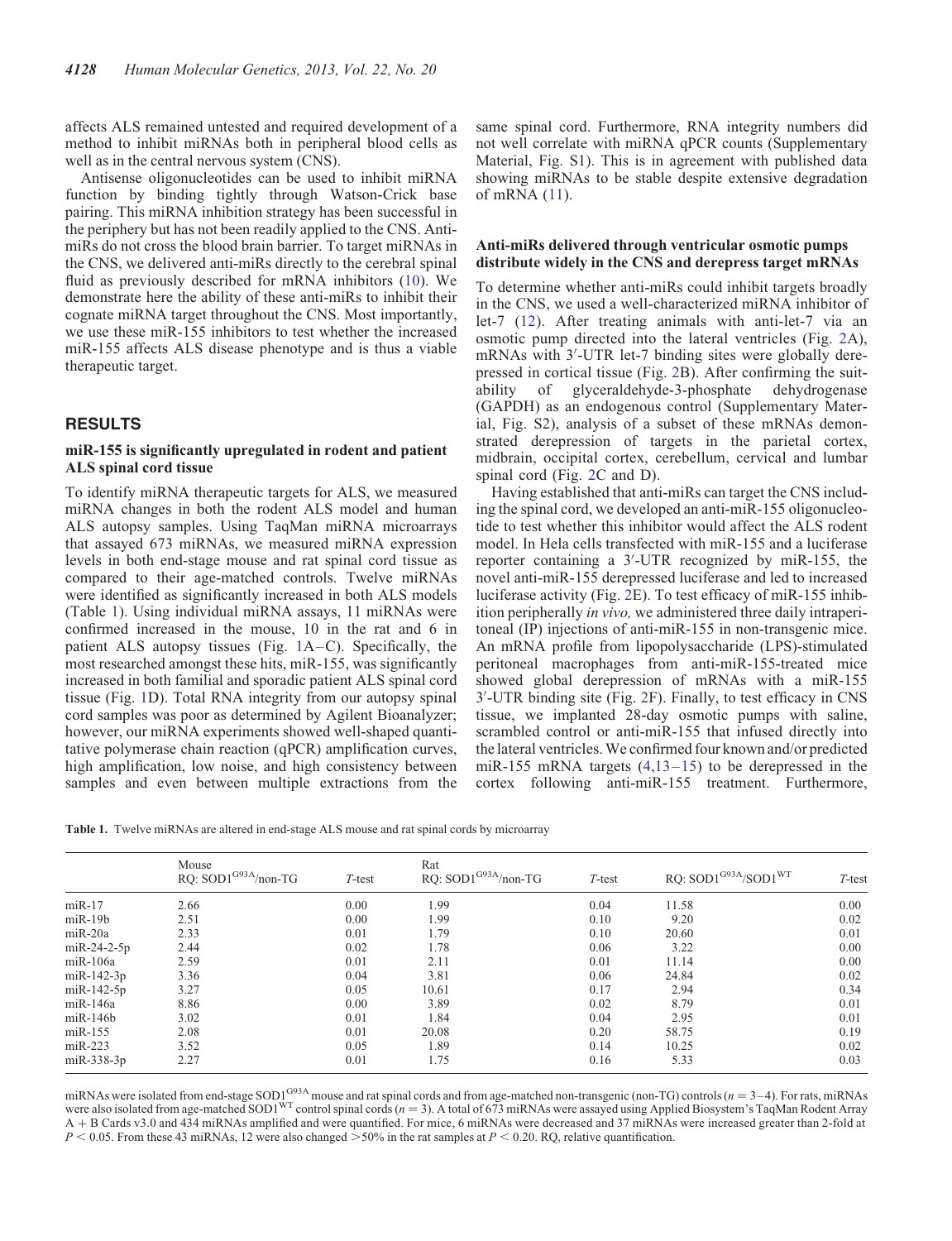<span id="page-2-0"></span>

Figure 1. miRNA array changes were confirmed in mouse, rat and human spinal cord samples. (A) Using individual TaqMan miRNA assays, 11 out of the 12 miRNA microarray hits were confirmed significantly increased in end-stage mouse spinal cord tissue ( $n = 5-6$ ). (B) In rat lumbar spinal cord tissue, 10 out of the 12 miRNAs tested were increased in end-stage superoxide dismutase 1 (SOD1)<sup>G93A</sup> rats over non-transgenic and overexpressing SOD1<sup>WT</sup> age-matched controls (n = 4,4,4). (C) Inautopsy spinal cord samplesfrom 16 ALS patientsand 12 non-ALScontrols,6 miRNAsassayed were significantly increasedin the ALS tissue. (D) Specifically,both sporadic and familial ALS patients showed a significant increase in miR-155 ( $n = 12$  controls; 1.7  $\times$  increase in  $n = 11$  sporadic ALS; 1.7  $\times$  increase in  $n = 5$  familial ALS; ANOVA with Tukey's post-hoc test). (SC, spinal cord. \* $P < 0.05$ , \*\* $P < 0.01$ , \*\*\* $P < 0.001$ .)

quantification of one of these targets, SHIP1, across the CNS demonstrated a significant increase over saline in all areas assayed (Fig. [2G](#page-3-0)). In a separate experiment, mice treated with cy3-labeled anti-miR-155 osmotic pumps for two weeks demonstrated clear cellular uptake throughout the brain and spinal cord (Fig. [3\)](#page-3-0). More so, double-label histology showed cy3-anti-miR-155 to be incorporated into distinct cell types including neurons (NeuN+), microglia (Iba1+) and astrocytes  $(GFAP+)$  (Fig. [4\)](#page-4-0).

## anti-miR-155 significantly extends survival and disease duration in the SOD1<sup>G93Å</sup> mouse model

To test the therapeutic potential of antagonizing miR-155 in ALS, we treated a large cohort of superoxide dismutase 1  $(SOD1)<sup>G93A</sup>$  mice at 60 days of age with continuous intraventricular infusion of anti-miR-155 ( $n = 22$ ), scrambled control anti-miR ( $n = 21$ ) or saline ( $n = 20$ ). To account for any peripheral role of miR-155, we supplemented the CNS treatment with weekly anti-miR or saline IP injections.

Beginning at 60 days of age, weights and neurological scores [\(16](#page-7-0)) were recorded biweekly. Onset was determined in two ways: age when weight peaked and age when a neurological score of 1 was observed marking abnormal hind limb motility. Treatment and monitoring continued until the animal reached end-stage, defined as when the animal was unable to right itself within 30 s after being placed on its side. There was no significant change in disease onset as defined by either a neurological score of

1 (Fig. [5](#page-4-0)A) or by age at weight peak (Fig. [5B](#page-4-0)). However, survival was significantly increased in only the anti-miR-155-treated mice (Fig. [5C](#page-4-0)); these mice had a 9.5-day extension in survival over saline-treated mice ( $P = 0.006$ ). There was no significant difference in survival between scrambled-treated and saline-treated animals (Table [2](#page-5-0)). Our controls agreed with published survival data for SOD1<sup>G93A</sup> B6/SJL animals (129.5 versus 128.9 days<sup>16</sup>). Furthermore, disease duration was only significantly increased in the anti-miR-155-treated animals (Fig. [5](#page-4-0)D). These mice had a disease duration 14.5 days longer than saline (38% extension,  $P = 5.0 \times 10^{-4}$ ) and 11 days longer than scrambled (27% extension,  $P = 2.7 \times 10^{-3}$ ). There was no significant difference in disease duration between scrambled-treated and saline-treated animals (Table [2\)](#page-5-0).

## **DISCUSSION**

To determine the therapeutic potential of targeting miRNAs in ALS, we first generated a list of miRNAs changed in the SOD1<sup>G93A</sup> rodent model. Six of these miRNA changes are also upregulated in familial and sporadic human ALS spinal cord. However, for each of these miRNAs, whether the change contributes to disease progression or represents a compensatory/beneficial response remained unclear. To test the importance of the miRNA in disease, we developed an antisense oligonucleotide strategy to inhibit miRNAs in the brain and spinal cord. For miR-155, we demonstrated that inhibiting miR-155 slowed disease progression in the SOD1 $G93A$  model.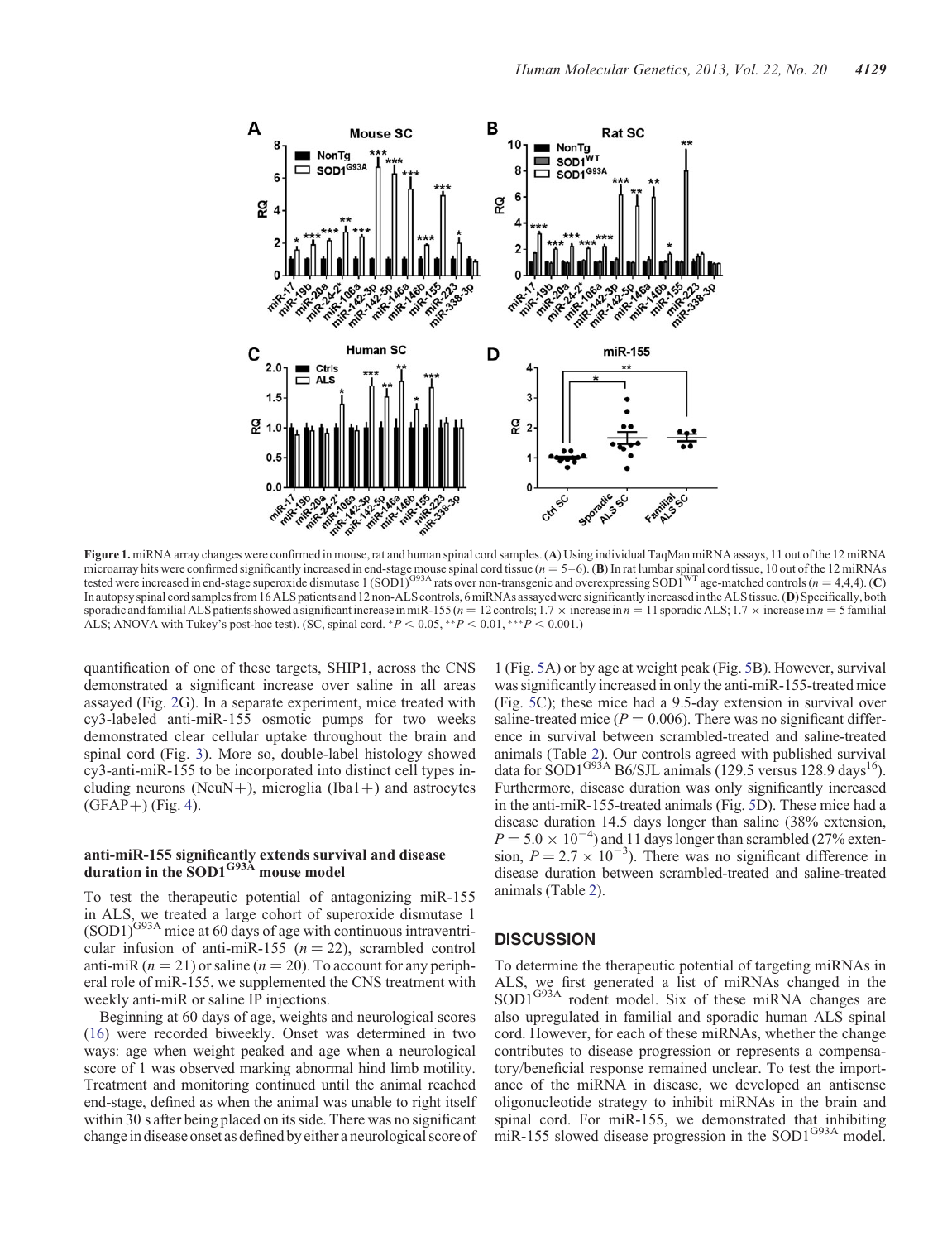<span id="page-3-0"></span>

Figure 2. Let-7 and miR-155 anti-miRs distribute throughout CNS and derepress target mRNAs. (A) Saline, scrambled anti-miR control or anti-let-7 was infused directly to the lateral ventricle for 28 days with an osmotic pump. At 42 days, RNA was extracted. (B) Using Affymetrix 430 2.0 mouse gene arrays and Sylamer software analysis, cortical mRNA with let-7 binding sites (blue and red lines denoting mRNAs that contain the 1-7 nt or 2-8 nt miRNA seed region compliment, respectively) was enriched amongst the upregulated (derepressed) mRNAs for anti-let-7-treated mice as normalized to scrambled-treated mice. (C and D) mRNA of two confirmed let-7 targets (TGFBR1, NRAS) were significantly increased in anti-let-7-treated mice in all regions assayed  $(P < 0.05$  TGFBR1;  $P < 0.01$  NRAS). (E) Hela cells were transfected with a miR-155 expression plasmid and a luciferase reporter containing two miR-155 binding sites. After 4 h, either anti-miR-155 or a scrambled control anti-miR was transfected into cells (1–200 nM). Quantified 24 h later, luciferase levels were increased in anti-miR-155-treated cells, indicating inhibition of miR-155. (F) After 3 daily IP injections of either anti-miR-155 or scrambled anti-miR control, peritoneal macrophages were isolated from adult mice, stimulated with LPS, andRNA was extracted. An Affymetrix microarray of mRNA followed by Sylamer analysis shows derepression of mRNAs that contain the heptamer seed region compliment to miR-155 (blue line denotes 1–7nt miRNA heptamer compliment, red for 2–8-nt heptamer). (G) anti-miR-155 was infused into the lateral ventricles of adult mice for 4 weeks. Two weeks later,mRNA was extracted.mRNA levels of 4 confirmed and/or predicted miR-155 targets were significantly increased in anti-miR-155-treated mice over both saline- and scrambled-treated mice [Src homology-2 domain-containing inositol 5 phosphatase 1 (SH1P1)  $(P < 0.001, PU1 P < 0.001$ ; Card11  $P < 0.01$ , Cyr61  $P < 0.001$ ]. (H) SHIP1, a confirmed miR-155 target, was significantly increased in anti-miR-155-treated mice in all regions assayed ( $P < 0.05$ ).



Figure 3. cy3-anti-miR-155 distributes from lateral cerebral ventricle throughout brain and spinal cord. Mice were treated for 2 weeks with an osmotic pump delivering 10  $\mu$ g/day cy3-labeled anti-miR-155 directly into the lateral ventricle. Anti-miR-155 distributes throughout the  $(A)$  subventricular zone  $(4 \times, \text{ scale})$  $bar = 500 \mu m$ ), (B) cortical layers (4×, scale bar = 500  $\mu$ m), (C) hippocampus (10 x, scale bar = 200  $\mu$ m) and (D) spinal cord (10 x, scale bar = 200  $\mu$ m).

Because miR-155 is increased in human sporadic ALS, these data highlight the miR-155 pathway as an exciting, new therapeutic target for ALS.

Antisense oligonucleotides can function as potent inhibitors of miRNAs (anti-miRs), but it remained unclear whether these inhibitors could achieve broad CNS distribution similar to antisense oligonucleotide inhibitors of mRNA ([10\)](#page-7-0). We first assayed anti-let-7 because this oligonucleotide is known to be a potent miRNA inhibitor in the periphery ([12\)](#page-7-0). let-7 is not known to be important in ALS and is best known for its role in cell cycle regulation, cell differentiation and cancer ([17\)](#page-7-0). Following a 28-day infusion of anti-let-7 into the cerebral lateral ventricle in mice, we saw robust derepression of let-7 targets throughout the brain and spinal cord as determined by both global Sylamer analysis and targeted mRNA assays. While other studies have demonstrated anti-miR function in limited sections of cortical tissue ([18,19](#page-7-0)), these data establish a method of widespread inhibition of miRNAs and are the first to show inhibition of miRNAs in the spinal cord. Next, we developed a novel anti-miR against miR-155, previously identified as significantly upregulated in ALS. This anti-miR also showed widespread functional distribution in both the peripheral and central compartments. Anti-miRs have been used safely and effectively in the periphery in recent human clinical trials [NCT00688012 and NCT00979927 ([20\)](#page-7-0)], and CSF infusion of antisense oligonucleotides designed to lower mRNA has recently been applied to patients with ALS [\(21](#page-7-0)). Thus, CSF delivery of anti-miRs has the real potential to translate to clinical trials.

In order to test the therapeutic potential of inhibiting dysregulated miRNAs in neurodegenerative disease, we treated a large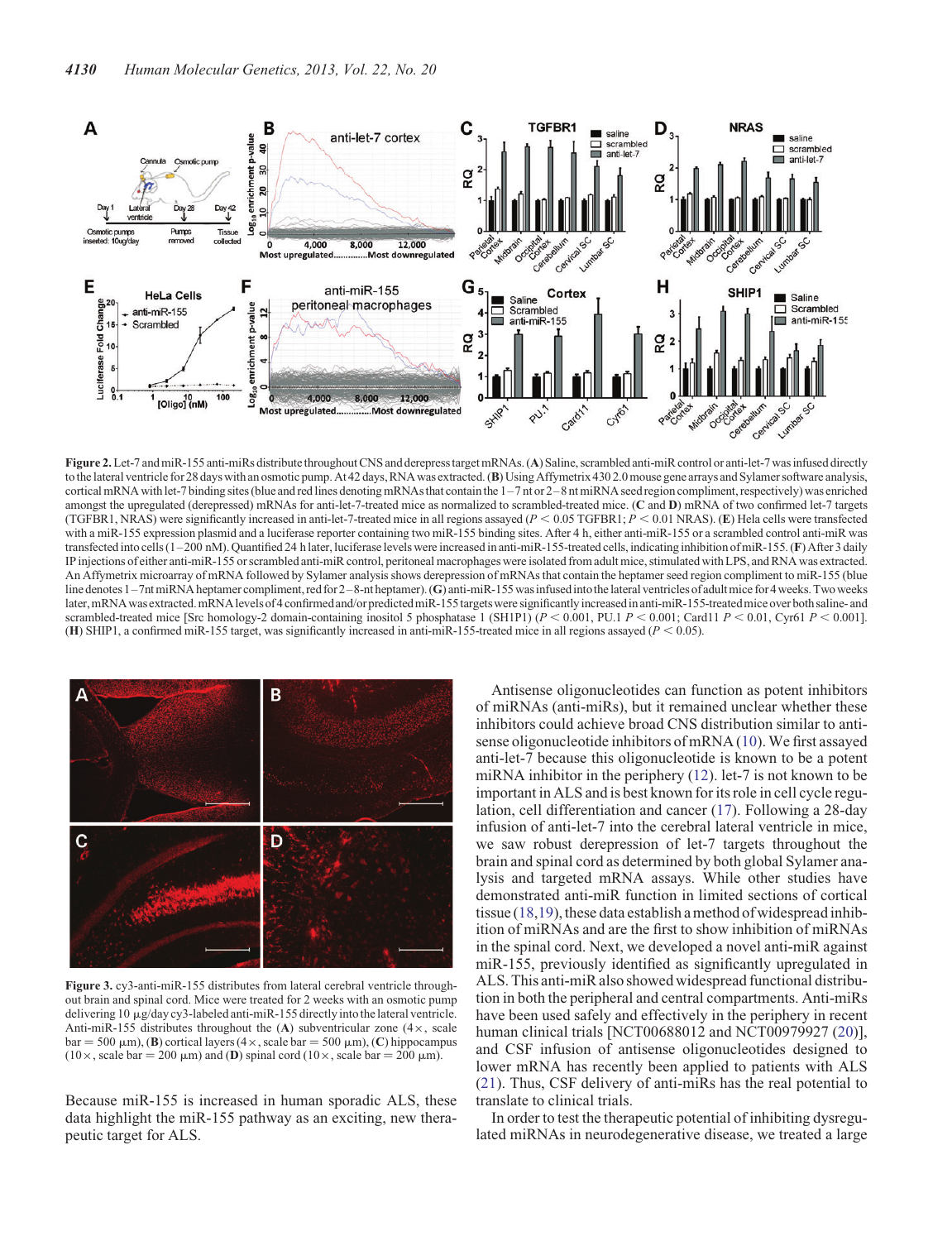<span id="page-4-0"></span>

Figure 4. cy3-anti-miR-155 distributes into neurons, microglia and astrocytes. Mice were treated for 2 weeks with an osmotic pump delivering 10 µg/day cy3-labeled anti-miR-155 directly into the lateral ventricle  $(B, E, H)$ . 40- $\mu$ m brain slices were collected, and cell-specific antibodies were used against NeuN to mark neurons  $(A)$ , Iba1 to mark microglia (D) and GFAP to mark astrocytes (G). cy3-anti-miR-155 is present in all cell types assayed (C, F, I, arrowheads mark examples of double positive cells) (20 $\times$ , scale bar = 100  $\mu$ m).



ventricles and with weekly IP injections starting at 60 days of age. Mice were weighed and neurological scores were determined biweekly. A score of 1 marked onset and was characterized by one of the following: (i) failure to fully extendlegs when liftedby tail; (ii) failure to spread legs past midline whenlifted by tail and (iii) marked tremors when lifted by tail. Survival was determined as when the mouse could not right itself within 30 s of being placed on either side. (A and B) Saline ( $n = 20$ ) and anti-miR-155-treated mice  $(n = 22)$  had no significant difference in onset as determined by neurological score of 1 or by age at peak weight. (C and D) Anti-miR-155-treated mice had a significant extension in survival and a 38% extension in disease duration over saline (median values shown, log-rank test,  $*P < 0.01, **P < 0.01, **P < 0.001$ .

cohort of ALS-model mice with our novel anti-miR-155. Mice treated with anti-miR-155 lived 10 days longer and had a 38% extension in disease duration. Therefore, our data establish

that the increased miR-155 negatively contributes to ALS disease progression in the SOD1<sup>G93A</sup> mouse model. While it is self-evident that patients present after onset of disease, the fact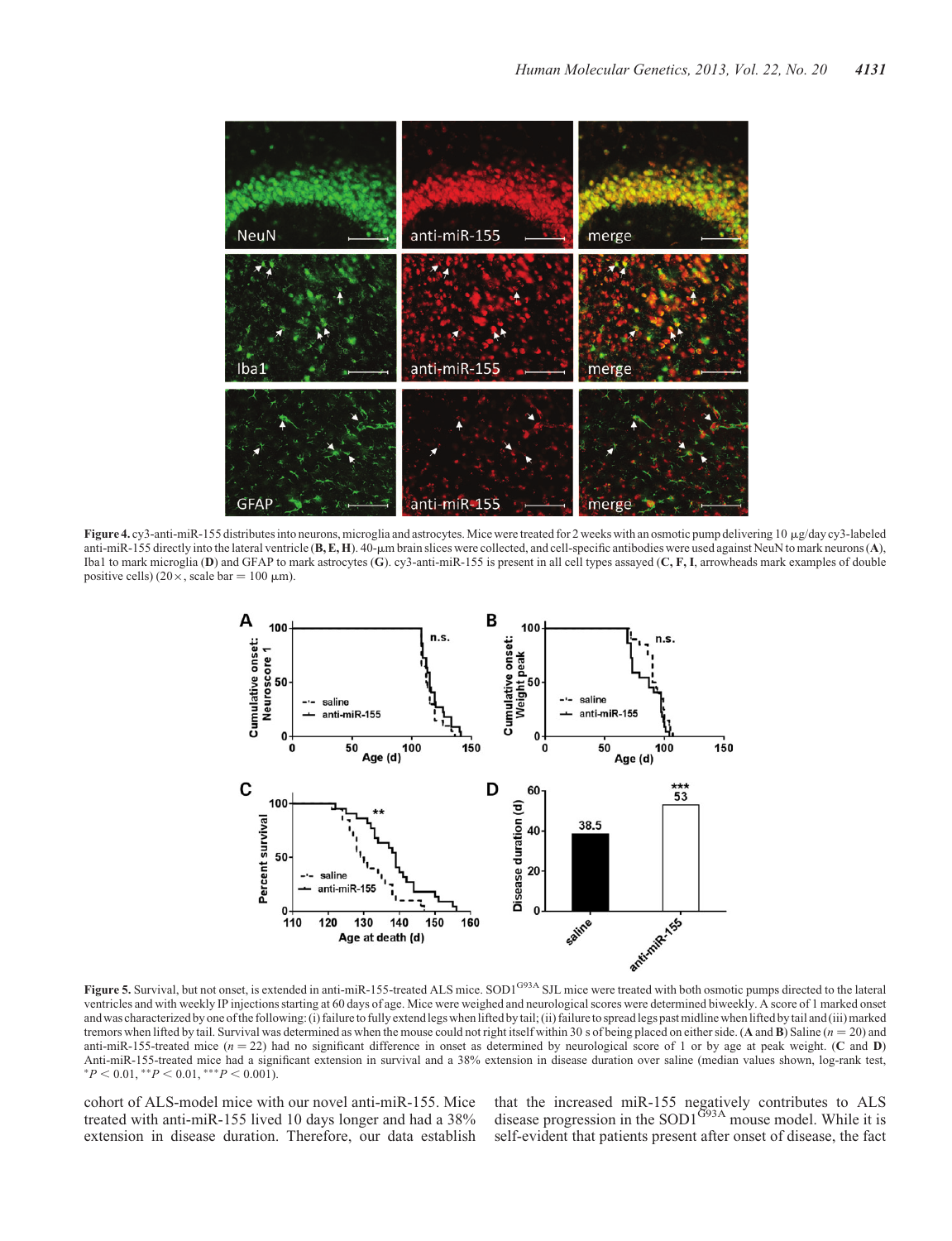|                            | Days  | $P$ -value | Log-rank      | Wilcoxon  |
|----------------------------|-------|------------|---------------|-----------|
| Onset: Weight Peak         |       |            |               |           |
| Saline                     | 91.5  | Sal-Scr    | 0.10          | 0.26      |
| Scrambled                  | 90    | Sal-155    | 0.13          | 0.12      |
| anti-mi $R-155$            | 87    | $Scr-155$  | 0.82          | 0.49      |
| <b>Onset:</b> Neuroscore 1 |       |            |               |           |
| Saline                     | 112.5 | Sal-Scr    | 0.60          | 0.29      |
| Scrambled                  | 115   | Sal-155    | 0.21          | 0.19      |
| anti-mi $R-155$            | 115   | Scr-155    | 0.54          | 0.81      |
| Survival                   |       |            |               |           |
| Saline                     | 129.5 | Sal-Scr    | 0.51          | 0.24      |
| Scrambled                  | 133   | Sal-155    | $0.007**$     | $0.007**$ |
| anti-miR-155               | 139   | $Scr-155$  | $0.018*$      | $0.035*$  |
| Disease duration           |       |            |               |           |
| Saline                     | 38.5  | Sal-Scr    | 0.081         | 0.15      |
| Scrambled                  | 42    | Sal-155    | $< 0.001$ *** | $0.003**$ |
| anti-miR-155               | 53    | Scr-155    | $0.038*$      | $0.047*$  |

<span id="page-5-0"></span>Table 2 Anti-miR-155-treated mice have extended survival and disease duration over both saline- and scrambled-treated mice

Median onset values are denoted for saline-  $(n = 20)$ , scrambled-  $(n = 21)$  and anti-miR-155- ( $n = 22$ ) treated mice as determined both by age when the mouse reached weight peak and by a neurological score of 1. There was no significant change between either onset condition by both Mantel–Cox log-rank and Gehan–Breslow–Wilcoxon tests. However, survival and disease duration were significantly extended in only the anti-miR-155-treated mice over both saline and scrambled mice as determined by both log-rank and Wilcoxon tests.  $(*P, 0.01;$  $*$ <sup>\*</sup> $P$ , 0.01;  $*$ <sup>\*\*</sup> $P$ , 0.001.).

that miR-155 inhibition slowed disease progression may suggest that this preclinical drug trial is particularly relevant for therapies. The majority of drugs tested in the rapidly progressive SOD1<sup>G93A</sup> model prolong survival by delaying onset of the disease rather than slowing progression of the disease. Of those studies that have reported extended disease duration in the mouse model, the weighted mean difference in a meta-analysis was 10%, while we here report a 38% extension in disease duration [\(22](#page-7-0)). For further context, a previous study using antisense oligonucleotides against SOD1 in ALS-model rats did not significantly alter onset but extended survival by 10 days and extended disease duration by 37% ([10\)](#page-7-0).

While a number of drugs tested in the SOD1 model have subsequently failed in human clinical trials, we have taken steps to increase the translational potential of our use of this preclinical model. We only considered important those miRNAs increased in both the rodent ALS models and in patient ALS tissue from both familial and sporadic ALS patients. Because miR-155 levels are increased in peripheral blood cells in some ALS patients [\(9](#page-7-0)), enrollment for a clinical trial could be determined by elevated miR-155 levels. Similarly, the efficacy of this targeted miR-155 therapy can be read out in peripheral cells throughout treatment. Finally, antisense oligonucleotides have been tested in a Phase I trial in SOD1 human ALS, suggesting this type of strategy to be safe and realistic ([21\)](#page-7-0).

Our data clearly identify miR-155 as a promising therapeutic target for ALS and may potentially apply more broadly to neurological disorders where miR-155 is increased including multiple sclerosis [\(23](#page-7-0)) and in glioblastoma [\(24](#page-7-0)). However, as an ALS therapeutic, some key preclinical issues still need to be addressed. It will be important to test how CNS inhibition

alone or peripheral blood cell inhibition alone affects survival in this model since this will have direct implications for which compartment is the most important to target with an anti-miR-155 therapy. In addition, how the timing of miR-155 inhibition will affect survival needs to be examined. Also, our data define other miRNAs that are increased in ALS spinal cord tissue. Interestingly, all six of the patient-confirmed upregulated miRNAs (miR-24, miR-142-3p, miR-142-5p, miR-146a, miR-146b and miR-155) are well studied in the context of immunity and inflammation ([25,26](#page-8-0)). Each of these targets may be potential candidates for therapies for neurodegenerative disease, and testing them will require a similar approach to the one taken here. Another miRNA identified here may have a more potent effect either alone or in concert with other miRNA targets. Finally, to determine mechanism of action and to determine whether neuroinflammation is blunted, a large cohort of mice will need to be treated and sacrificed in agematched fashion throughout disease for analysis of molecular and cellular targets.

We have demonstrated a therapeutically relevant method to inhibit miRNAs broadly in the brain and spinal cord for the first time. We have also supplied the first published list of altered miRNAs in ALS spinal cord tissue, and we have demonstrated that miRNA inhibition can prolong survival in a neurodegeneration model. miRNA inhibition, and miR-155 specifically, remain exciting avenues for ALS research as potential therapeutic targets.

## MATERIALS AND METHODS

## Animals

All animal protocols were approved by the Institutional Animal Care and Use Committee of Washington University at St. Louis and adhered to NIH guidelines. Animals were provided food and water ad libitum, and cages were changed once a week. All mice were maintained in a 12-hour light/12-hour dark cycle and received routine veterinary monitoring. Post-surgical mice were single-housed as to protect the sutures and tubing. SOD1G93A L26H rats were purchased from Taconic. SOD1WT rats were generously provided by Dr Pak H. Chan (Stanford University School of Medicine). C57Bl/6J SOD1G93A mice were purchased from Jackson Laboratories (stock number: 004435), and B6SJL SOD1G93A mice were gifted from Prize4Life.

#### Human tissues

Patient tissues were analyzed with approval from the Institutional Review Board from Washington University and Massachusetts General Hospital. Spinal cord autopsy tissue was obtained from 16 ALS patients (nine male, seven female; age range, 34–79, mean 64; from Washington University School of Medicine, Massachusetts General Hospital) and 12 non-ALS control patients (six male, six female; age range, 51–80, mean 70; from National Disease Research Interchange; clinical information in [Supplementary Material, Table S1](http://hmg.oxfordjournals.org/lookup/suppl/doi:10.1093/hmg/ddt261/-/DC1)). Postmortem intervals ranged from 1 to 40 h.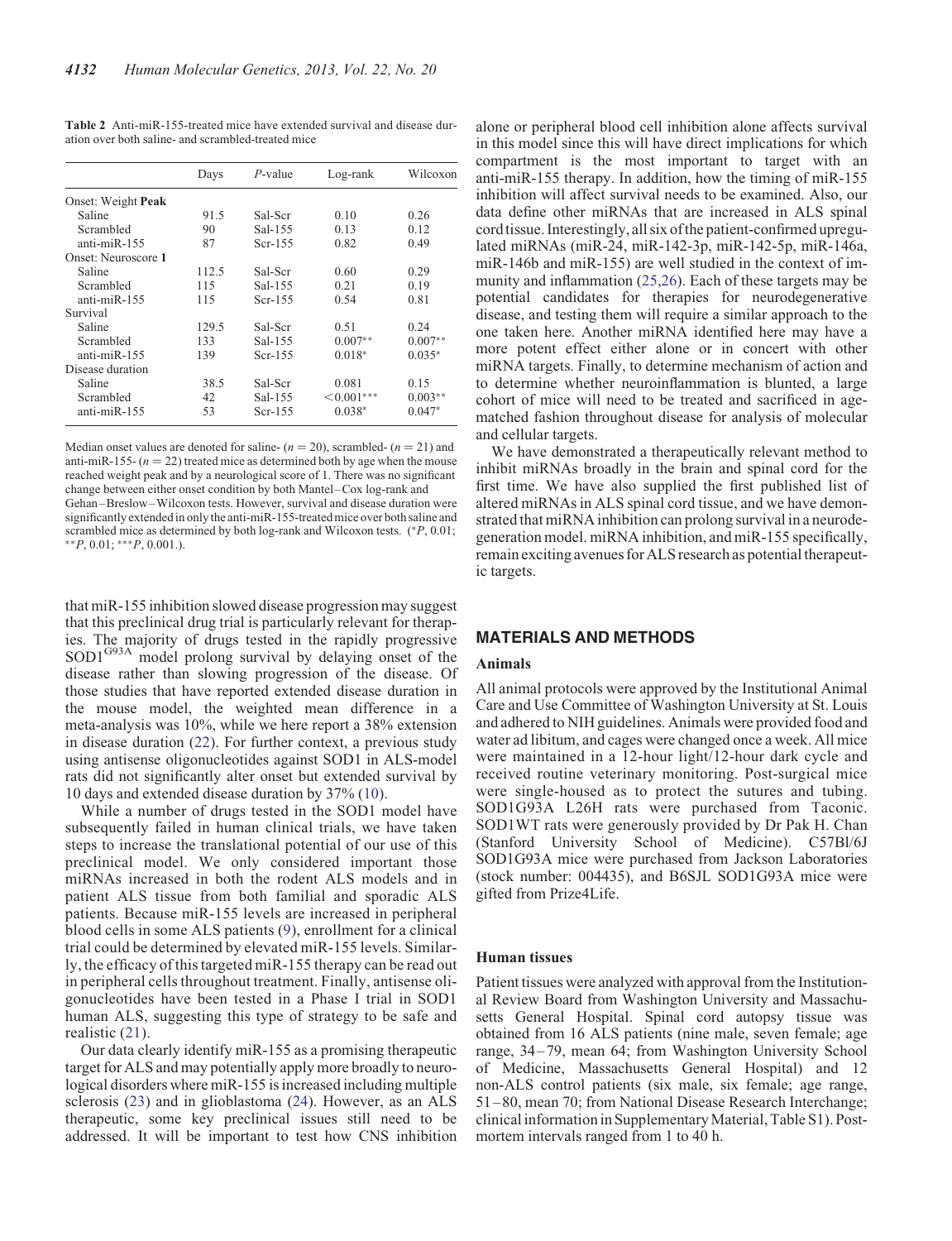## miRNA quantification

RNA was extracted from flash-frozen tissue using miRNeasy kits per manufacturer's instructions (Qiagen, Hilden, Germany). Mouse RNA integrity and yield were assessed by Nanodrop before diluting to 150 ng/ $\mu$ l for microarray assay and 2 ng/ $\mu$ l for miRNA individual analysis. miRNA microarrays were performed without amplification using low-density rodent miRNA A + B cards sets 3.0 (Applied Biosystems, Foster City, CA) using a 7900HT quantitative real-time polymerase chain reaction (qRT-PCR) machine for 40 cycles. Analysis was conducted on SDSv2.2 software with automatic thresholding. Microarray hits were confirmed with individual TaqMan miRNA assays (Applied Biosystems) as per the manufacturer's instructions. RNA from patient autopsy samples were also quantified via Nanodrop and diluted to 2 ng/ $\mu$ l. All rodent miRNAs were normalized to endogenous U6, and human to total RNA input. qPCR samples were quantified in technical duplicates on an Applied Biosystems 7500 fast Real-Time PCR System.

## mRNA quantification

For mRNA Affymetrix microarray and Sylamer analysis, RNA was diluted to 100 ng/ $\mu$ l and sent to Expression Analysis, Inc (Durham, NC) for running the Affymetrix Mouse Genome 430 2.0 array (Santa Clara, CA). Analysis was then conducted as previously described by others [\(27](#page-8-0)). For RT-qPCR of mRNA targets, RNA was normalized to  $20 \text{ ng}/\mu l$  using Nanodrop. Primers and probes for mRNA targets were purchased from Integrated DNA Technologies (Coralville, IA) and are detailed in [Supplementary Material, Table S2](http://hmg.oxfordjournals.org/lookup/suppl/doi:10.1093/hmg/ddt261/-/DC1). For let-7 target analysis, 40 ng total RNA was quantified with Express One-Step Superscript Kits (Invitrogen, Carlsbad, CA) as per the manufacturer's protocol. For miR-155 targets, 40 ng total RNA was quantified with Power SYBR Green RNA-to-CT 1-Step Kit (Life Technologies, Carlsbad, CA) as per the manufacturer's protocol. One-step qRT-PCR was conducted on a 7500 fast Real Time PCR System (Applied Biosystems). RNA was quantified as technical duplicates and normalized to GAPDH.

#### anti-miR sequences

All anti-miRs were synthesized with a full phosphorothioate backbone with alternating blocks of 2′ -MOE and 2′ fluoro sugarmodified nucleosides. Sequences are denoted in [Supplementary](http://hmg.oxfordjournals.org/lookup/suppl/doi:10.1093/hmg/ddt261/-/DC1) [Material, Table S2.](http://hmg.oxfordjournals.org/lookup/suppl/doi:10.1093/hmg/ddt261/-/DC1)

## anti-miR-155 in vitro luciferase assay

miRNA antisense oligonucleotides were screened for in vitro function as described previously [\(28](#page-8-0)). Briefly, Hela cells were co-transfected with a miR-155 expressing plasmid and with a luciferase reporter with perfect  $2 \times m$  iR-155 complementary sequences at the 3'-UTR. Four hours later, anti-miR-155 was added to the media at concentrations ranging from 1 to 200 nM. Twenty-four hours later, luciferase activity was determined and plotted.

## Isolation of peritoneal macrophages

Adult C57Bl6 mice were given an IP injection of Thioglycollate followed by three daily IP injections of 25 mg/kg anti-miR or saline. On day 4, peritoneal macrophages were isolated, plated and stimulated with LPS for 24 h (20 ng/ml). RNA was then extracted and analyzed by Sylamer analysis.

#### Alzet osmotic pump surgeries

Osmotic pumps were prepared per manufacturer protocol (pump model 2004 for 28 day experiments; 2006 for 42 day experiments; Alzet, Cupertino, CA). For implantation, mice were anesthetized in a chamber with 5% isoflurane/oxygen mixture and confirmed to be unconscious before being placed in Kopf Model 940 small animal stereotaxic apparatus, fitted with ear bars [\(29](#page-8-0)). The catheter was oriented at 2.00 mm lateral and 1.1 mm posterior to bregma.

#### Cy3-anti-miR-155 histology

Adult C57Bl6 mice were implanted with a subdermal Alzet osmotic pump to deliver  $10 \mu g/day$  of cy3-labeled anti-miR-155 (Regulus Therapeutics, San Diego CA) directly into the lateral ventricle. After 2 weeks of treatment, mice were perfused with phosphate buffered saline (PBS) and 4% paraformaldehyde (PFA). Brain and spinal cord tissues were post-fixed in PFA for 48 h and then submerged in 30% sucrose for 2 days. The spinal cord was embedded in O.C.T. (VWR, Radnor, PA) before it and the brain were sliced at 40  $\mu$ m. Tissue for distribution analysis was then washed in PBS and mounted with Fluoromount G (Southern Biotech, Birmingham, AL) before being coverslipped.

For cell-specific determination, tissues were washed in PBS and blocked in 5% natural horse serum in PBS for 30 min. A dilution of 1:1000 of chicken-anti-GFAP polyclonal antibody (ab4674, Abcam, Cambridge England), 1:1000 goat-anti-Iba1 polyclonal antibody (ab5076, Abcam) or 1:200 mouse anti-NeuN antibody (MAB377, Millipore, MAB377) in blocking buffer was then applied to the tissues overnight at  $4^{\circ}$ C. Tissues were then washed with PBS and blocked with 5% natural horse serum for 30 min before incubating in their relevant 1:1000 AlexaFluor488 conjugated secondary antibody for 1 h [goat anti-chicken (ab150169, Abcam), donkey anti-goat (ab150129, Abcam) or goat anti-mouse (35502, Thermo Scientific, Waltham, MA)]. All slides were observed at  $4 \times$ ,  $10 \times$  and  $20 \times$  objectives using a Nikon Eclipse 80i microscope fitted with a Photometrics Cool-Snap EZ camera. All images were taken at ambient temperature with a Cy3 or FITC filter. For image acquisition and formatting, NIS Elements 3.0 (Nikon) and Adobe Photoshop v12.0 were used.

## Treatment and analysis of SJL SOD1G93A ALS mice

All B6SJL SOD1<sup>G93A</sup> were gifted from Prize4Life and were previously confirmed to have high and consistent  $SOD1^{G93A}$  copy counts. Mice were implanted with osmotic pumps at 60 days containing 20  $\mu$ g/day anti-miR-155, 20  $\mu$ g/day scrambled control or saline. Pumps were removed at 102 days. Weekly IP injections (25 mg/kg) began at 60 days and continued until the mouse reached end-stage. For the first two weeks only, mice received an additional weekly IP injection. Mice were weighed and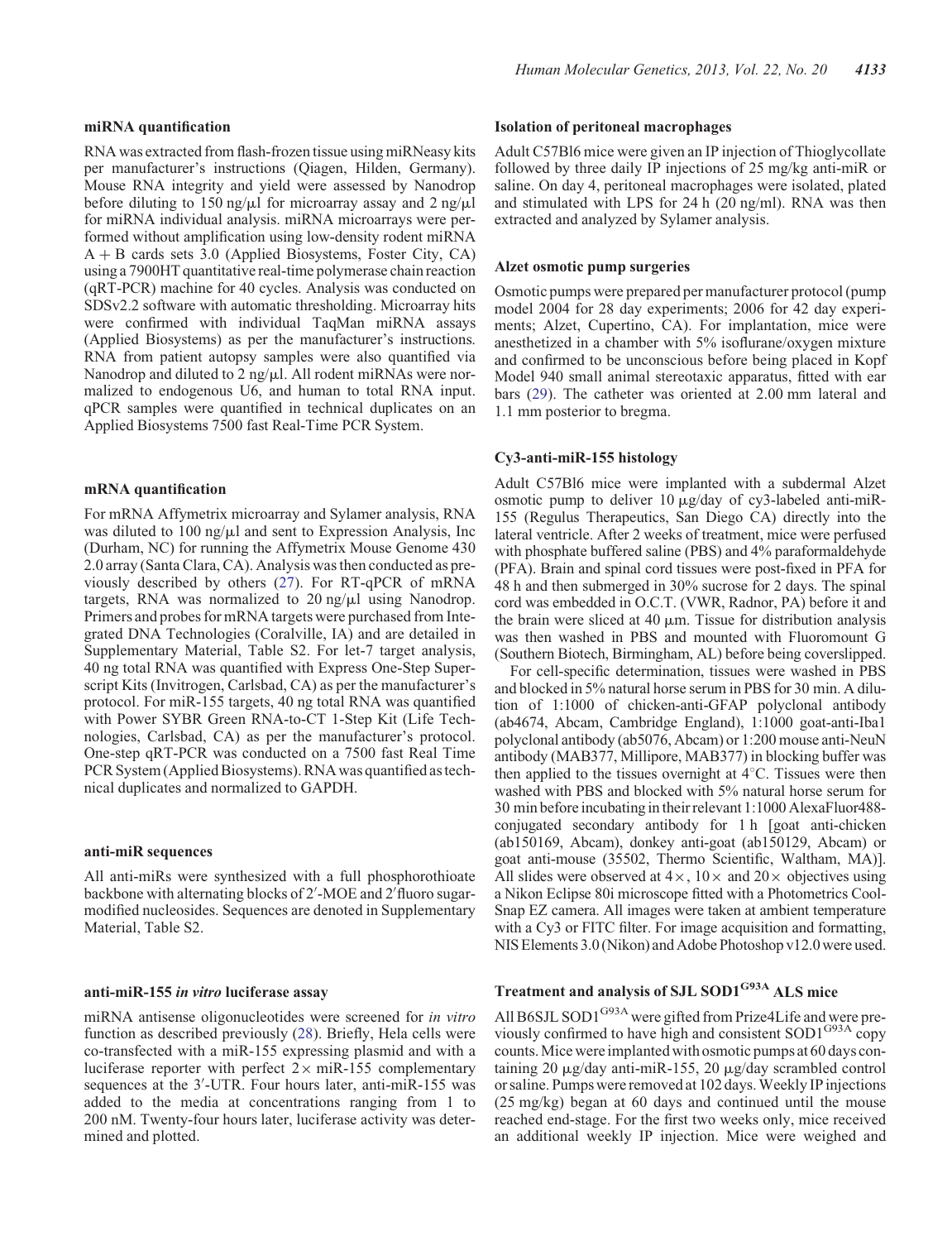<span id="page-7-0"></span>assessed for neurological score biweekly in blinded fashion starting at 60 days. A neurological score of 1 was given when (i) the mouse was no longer able to fully extend its legs; (ii) the mouse could no longer spread its legs past midline when lifted by its tail or (iii) significant hind limb tremors were present. End-stage was defined as when the mouse was no longer able to right itself after being placed on either side within 30 s. All involved in the administration and monitoring of the animals were blinded with separate people involved in injecting and scoring the mice. Blinding was broken only once all analyses were completed.

## Statistical analysis

Data are presented as mean + standard error of the mean. All statistical tests were conducted with Graphpad Prism 6 Software. All gene expression data were analyzed with a 2-tailed Student  $t$ test with the exception of the quantification of miR-155 in patient populations, which was analyzed by ANOVA followed by Tukey's post-hoc test. All survival and onset data were analyzed using both the Mantel–Cox log-rank test and the Gehan– Breslow–Wilcoxon test.

## SUPPLEMENTARY MATERIAL

[Supplementary Material is available at](http://hmg.oxfordjournals.org/lookup/suppl/doi:10.1093/hmg/ddt261/-/DC1) HMG online.

## ACKNOWLEDGEMENTS

SOD1<sup>G93A</sup> mice were generously provided by ALS Prize for Life. SOD1WT rats were generously provided by Dr Pak H. Chan (Stanford University School of Medicine). We thank National Disease Research Interchange (NDRI) for supplying control patient autopsy spinal cord tissue, and Dr James Berry and Dr Merit Cudkowicz (Massachusetts General Hospital) for supplying ALS patient autopsy spinal cord tissue. We thank ALS patients and families for generously providing research tissues.

Conflict of Interest statement. We disclose that Washington University has applied for a patent on the use of miR-155 inhibitors as a therapy for ALS.

## FUNDING

This work was supported by Project5 for ALS to T.M.M.; the NIH (R01NS078398 NINDS to T.M.M., K08NS074194 to T.M.M., K08NS062138 to G.F.W., F31NS077781 to E.D.K.); the Robert Packard Center for ALS Research to T.M.M.; the Edward Mallinckrodt, Jr. Foundation to T.M.M., and the Dana Foundation to G.F.W.

### **REFERENCES**

- 1. Lee, R.C., Feinbaum, R.L. and Ambros, V. (1993) The C. elegans heterochronic gene lin-4 encodes small RNAs with antisense complementarity to lin-14. Cell, 75, 843-854.
- 2. Rothstein, J.D. (2009) Current hypotheses for the underlying biology of amyotrophic lateral sclerosis. Ann. Neurol., 65 (Suppl 1), S3–S9.
- 3. Landgraf, P., Rusu, M., Sheridan, R., Sewer, A., Iovino, N., Aravin, A., Pfeffer, S., Rice, A., Kamphorst, A.O., Landthaler, M. et al. (2007) A

mammalian microRNA expression atlas based on small RNA library sequencing. Cell, 129, 1401-1414.

- 4. O'Connell, R.M., Chaudhuri, A.A., Rao, D.S. and Baltimore, D. (2009) Inositol phosphatase SHIP1 is a primary target of miR-155.Proc.Natl. Acad. Sci. US $\hat{A}$ , 106, 7113–7118.
- 5. Wang, X., Zhao, Q., Matta, R., Meng, X., Liu, X., Liu, C.G., Nelin, L.D. and Liu, Y. (2009) Inducible nitric-oxide synthase expression is regulated by mitogen-activated protein kinase phosphatase-1. J. Biol. Chem., 284, 27123–27134.
- 6. Zhu, S., Stavrovskaya, I.G., Drozda, M., Kim, B.Y., Ona, V., Li, M., Sarang, S., Liu, A.S., Hartley, D.M., Wu, D.C. et al. (2002) Minocycline inhibits cytochrome c release and delays progression of amyotrophic lateral sclerosis in mice. Nature, 417, 74–78.
- 7. Boillee, S., Yamanaka, K., Lobsiger, C.S., Copeland, N.G., Jenkins, N.A., Kassiotis, G., Kollias, G. and Cleveland, D.W. (2006) Onset and progression in inherited ALS determined by motor neurons and microglia. Science, 312, 1389–1392.
- 8. Beers, D.R., Henkel, J.S., Zhao, W., Wang, J. and Appel, S.H. (2008) CD4+ T cells support glial neuroprotection, slow disease progression, and modify glial morphology in an animal model of inherited ALS. Proc. Natl. Acad. Sci. USA, 105, 15558–15563.
- 9. Butovsky,O., Siddiqui, S., Gabriely, G., Lanser, A.J., Dake, B., Murugaiyan, G., Doykan, C.E., Wu, P.M., Gali, R.R., Iyer, L.K. et al. (2012) Modulating inflammatory monocytes with a unique microRNA gene signature ameliorates murine ALS. J. Clin. Invest., 122, 3063–3087.
- 10. Smith, R.A., Miller, T.M., Yamanaka, K., Monia, B.P., Condon, T.P., Hung, G., Lobsiger, C.S., Ward, C.M., McAlonis-Downes, M., Wei, H. et al.(2006) Antisense oligonucleotide therapy for neurodegenerative disease. J. Clin. Invest., 116, 2290–2296.
- 11. Hall, J.S., Taylor, J., Valentine, H.R., Irlam, J.J., Eustace, A., Hoskin, P.J., Miller, C.J. and West, C.M. (2012) Enhanced stability of microRNA expression facilitates classification of FFPE tumour samples exhibiting near total mRNA degradation. Br. J. Cancer, 107, 684–694.
- 12. Esau, C. (2010) In: Keystone Symposia: Diabetes (Z6). Whistler: British Columbia Canada.
- 13. Zhang, Y., Diao, Z., Su, L., Sun, H., Li, R., Cui, H. and Hu, Y. (2010) MicroRNA-155 contributes to preeclampsia by down-regulating CYR61. Am. J. Obstet. Gynecol., 202, 466 e461–e467.
- 14. Vigorito, E., Perks, K.L., Abreu-Goodger, C., Bunting, S., Xiang, Z., Kohlhaas, S., Das, P.P., Miska, E.A., Rodriguez, A., Bradley, A. et al.(2007) microRNA-155 regulates the generation of immunoglobulin class-switched plasma cells. Immunity, 27, 847–859.
- 15. Xu, G., Fewell, C., Taylor, C., Deng, N., Hedges, D., Wang, X., Zhang, K., Lacey, M., Zhang, H., Yin, Q. et al. (2010) Transcriptome and targetome analysis in MIR155 expressing cells using RNA-seq. RNA, 16, 1610–1622.
- 16. Leitner, M., Menzies, S. and Lutz, C. (2009) Working with ALS mice. Prize4Life, Inc.
- 17. Androsavich, J.R., Chau, B.N., Bhat, B., Linsley, P.S. and Walter, N.G. (2012) Disease-linked microRNA-21 exhibits drastically reduced mRNA binding and silencing activity in healthy mouse liver. RNA, 18, 1510-1526.
- 18. Selvamani, A., Sathyan, P., Miranda, R.C. and Sohrabji, F. (2012) An antagomir to microRNA Let7f promotes neuroprotection in an ischemic stroke model. PLoS One, 7, e32662.
- 19. Lee, S.T., Chu, K., Jung, K.H., Kim, J.H., Huh, J.Y., Yoon, H., Park, D.K., Lim, J.Y., Kim, J.M., Jeon, D. et al. (2012) miR-206 regulates brain-derived neurotrophic factor in Alzheimer disease model.Ann. Neurol., 72, 269–277.
- 20. Janssen, H.L., Reesink, H.W., Lawitz, E.J., Zeuzem, S., Rodriguez-Torres, M., Patel, K., van der Meer, A.J., Patick, A.K., Chen, A., Zhou, Y. et al. (2013) Treatment of HCV infection by targeting microRNA. N. Engl. J. Med., 368, 1685-1694.
- 21. Miller, T.M., Pestronk, A., David, W., Rothstein, J., Simpson, E., Appel, S.H., Andres, P.L., Mahoney, K., Allred, P., Alexander, K. et al. (2013) An antisense oligonucleotide against SOD1 delivered intrathecally for patients with SOD1 familial amyotrophic lateral sclerosis: a phase 1, randomised, first-in-man study. Lancet. Neurol., 12, 435–442.
- 22. Benatar, M. (2007) Lost in translation: treatment trials in the SOD1 mouse and in human ALS. Neurobiol. Dis., 26, 1–13.
- 23. Junker, A., Krumbholz, M., Eisele, S., Mohan, H., Augstein, F., Bittner, R., Lassmann, H., Wekerle, H., Hohlfeld, R. and Meinl, E. (2009) MicroRNA profiling of multiple sclerosis lesions identifies modulators of the regulatory protein CD47. Brain, 132, 3342-3352.
- 24. D'Urso, P.I., D'Urso, O.F., Storelli, C., Mallardo, M., Gianfreda, C.D., Montinaro, A., Cimmino, A., Pietro, C. and Marsigliante, S. (2012) miR-155